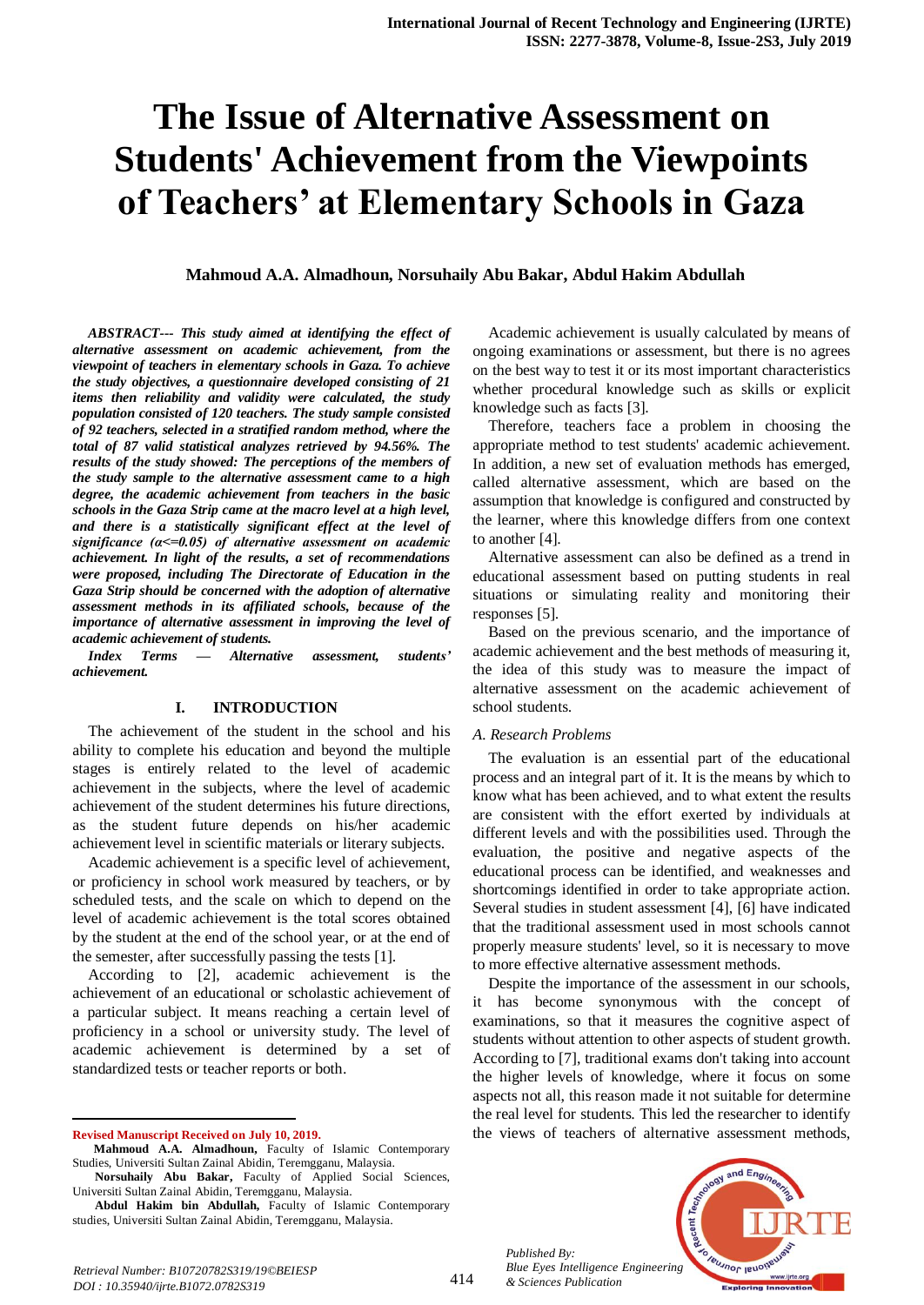#### **THE ISSUE OF ALTERNATIVE ASSESSMENT ON STUDENTS' ACHIEVEMENT FROM THE VIEWPOINTS OF TEACHERS' AT ELEMENTARY SCHOOLS IN GAZA**

which depends on the assumption that knowledge is created and built by the learner and its impact on the academic achievement of students in elementary schools in the Gaza Strip.

The research problem can be identified by the following main question:

What is the impact of the use of alternative assessment methods on the academic achievement of primary school students in Gaza from the point of view of teachers?

# *B. Research Objectives*

The research seeks to achieve the following objectives: To identify the level of teachers' use of alternative assessment methods at primary school in the Gaza Strip. To measure the impact of alternative assessment methods on the level of academic achievement of primary school students in the Gaza Strip.

# *C. Research Questions*

The research seeks to answer the following questions: What is the level of teachers' use of alternative assessment methods in elementary schools in the Gaza Strip?

What is the impact of the use of alternative assessment methods on the academic achievement of primary school students in the Gaza Strip?

# **II. LITERATURE REVIEW**

Many educational systems have relied on tests as a means of evaluating students in different educational stages in schools. But finally, this method has been met with wide criticism by educational experts. So, those interested in scientific studies began to look for new ways of assessment that are more diverse and accurate in determining the level of students and help in developing the mental abilities of students.

# *A. The Concept and Implementation of Alternative Assessment*

The assessment is a systematic process based on scientific principles, aimed at making a precise and objective judgment on the inputs, processes, and outputs of any educational system, and then identifying strengths and shortcomings in each of them in order to make appropriate decisions to redress weaknesses and shortcomings [8].

The ultimate goal of the evaluation process is to improve the learning process, as [6] emphasizes that improving learning is the ultimate goal of the assessment process, where the evaluation of student performance aims to identify the strengths and weaknesses in their performance in preparation for the treatment of weaknesses and the emphasis on the strengths and support. Therefore, the purpose of the assessment is not for determining the level of students.

The researcher points out that, assessment is an essential component of the educational process. It is the process by which the success of achieving the educational goals can judge and the extent to which the students achieve these goals. The teacher resorts to evaluation after the program ends and a period may be extended or shortened.

Also, assessment has become a major focus of the educational process, and its functions and types have

evolved considerably, where the use of assessment models is a distinct modern trend in the 1970s. While, the late of 1980s and early 1990s, new concepts have emerged such as performance assessment and alternative assessment [7]

Alternative assessment defined as an assessment based on the assumption that knowledge is configured and constructed by the learner, as that knowledge differs from one context to another. The idea of this type of assessment is depending on the possibility of creating an integrated picture of the learner in the light of a set of alternatives, some or all [6]

Besides, the alternative assessment reflects a trend in the educational evaluation based on placing students in real situations or simulating reality and monitoring their responses [5].

The alternative assessment measures student performance in real situations as close as possible to reality, through performing tasks and assignments similar to those outside of school, where real assessment prepares students for life. It is realistic because it requires the student to accomplish tasks that have meaning, and needs in real life, and includes solving life problems [6].

The alternative assessment has led to radical changes in the philosophy of education in general, and the evaluation of students' achievement and opinions, [7] noted three major shifts in alternative assessment, as follows:

The transition from testing policy to multiple evaluation policies. The shift from cognitive capacity policy to multicapacity assessment. Shift from a separate evaluation to an integrated assessment.

Alternative assessment has a variety of strategies, such as performance-based evaluation, self-assessment, paper, and pen assessment, and assessment by observation [7].

# *B. Academic Achievement*

Academic achievement is a set of educational goals that are achieved by the student, and is strongly related to the mental ability of the student, which reflects the ability of the student to accomplish a particular work through the actions of sensory and mental, where this ability varies from person to person [2].

Academic achievement measures the number of scientific concepts among students, which is one of the most important indicators on which educational systems are based to measure the amount of learning. It is an indicator of the extent to which the educational goals achieved. It is used to indicate the level of success achieved by the students in their field of study. Also, it represents the acquisition of knowledge, skills and the ability to use them in current or future situations [1].

Achievement tests are used as a means of evaluation by educational systems to ensure that the objectives of the program achieved. Achievement tests are the most important part of the school's assessment and measurement program [8].

The concept of academic achievement is to measure the student's ability to absorb the required subjects and the



*Retrieval Number: B10720782S319/19©BEIESP DOI : 10.35940/ijrte.B1072.0782S319*

*Published By:*

*& Sciences Publication*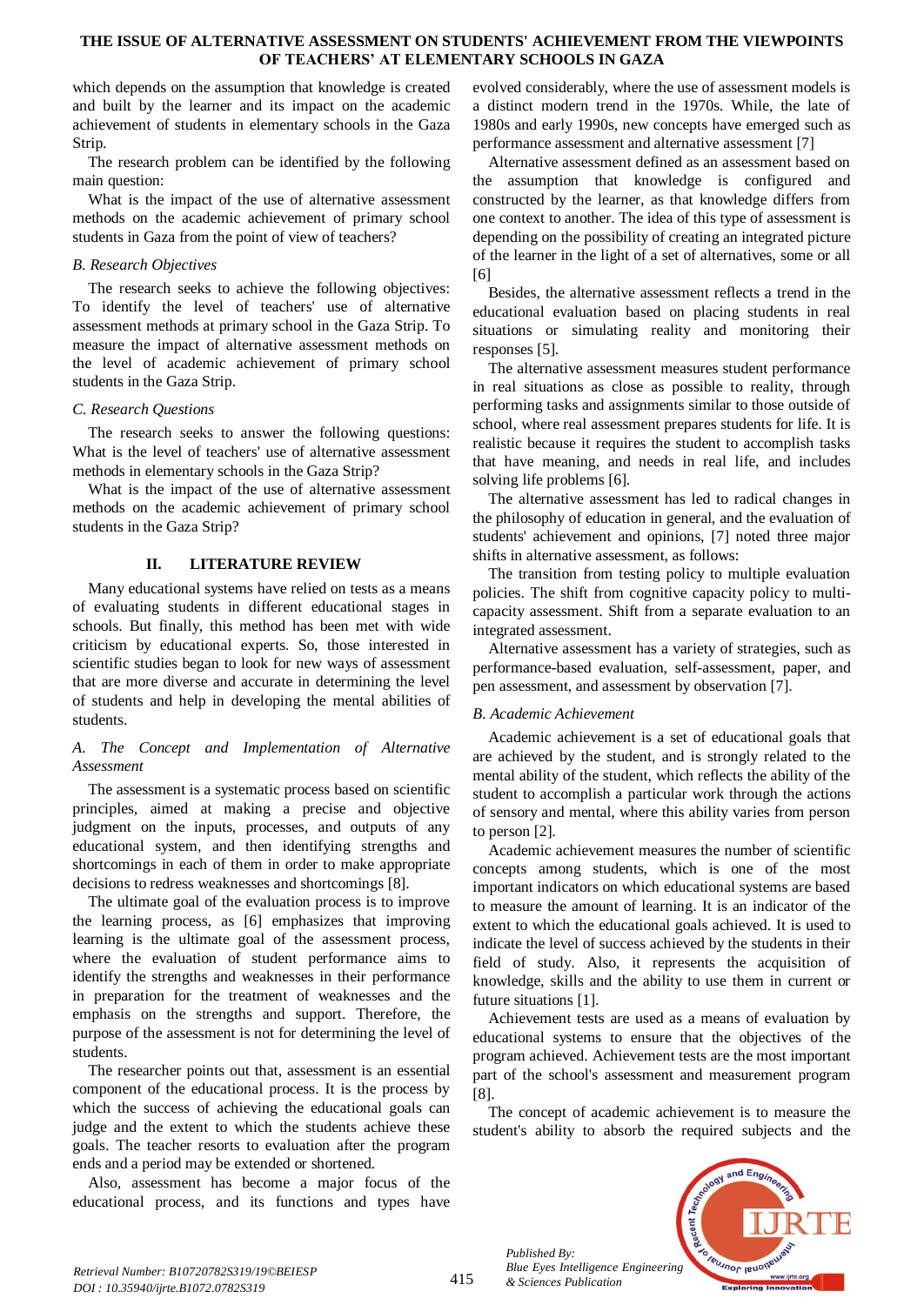extent of their ability to apply them through means of measurement conducted by the school through oral and written examinations that take place at different times wither daily and quarterly examinations [3].

There are a number of factors that affect the amount of academic achievement of the student, which classified into three main groups; the first group of factors that relate to the same person, and the second group related to the surrounding environment and the family, while the final group contains a numbers of factors related to school [1].

Besides, academic achievement is a multivariate phenomenon, which linked to a large number of factors, including cognitive, motivational, emotional and other personality components. The educational achievement also influenced by social and cultural variables related to the environment (school and family) in which students live [2].

#### **III. METHODOLOGY**

This research based on the descriptive analytical approach, through reference to the theoretical literature related to the current research topic, in addition to developing a questionnaire as the main tool for collecting data from the sample of the study.

# *A. Population and Sample*

The research population is composed of all (120) teachers from five selected elementary school in the Gaza Strip. A random sample selected according to [9], a sample of 92 teachers is enough to represent 120 teachers from the selected schools. Total of (92) questionnaires were distributed to the teachers. A total of (87) questionnaires were retrieved, representing (94.56%) of the total distributed questionnaires, which is acceptable for scientific research purposes.

# *B. Research Instrument*

To achieve the objectives, a questionnaire was developed based on the five-point Likert scale, ranging from "Strongly Agree" and "Strongly Disagree" to a relative weight (5-1). It included three sections, as follows: The first section deals with the level of teachers' use of alternative assessment methods in elementary schools. The second section deals with the alternative evaluation variable and each dimension, while the third section includes the academic achievement variable. Where the development of this tool based on many studies [1], [6], [5]. To verify the validity of the research tool, the validity of the content used by presenting it to a group of experienced and competent arbitrators related to the current research subject. The recommendations of the arbitrators were not to delete any paragraph, with the reformulation of some paragraphs in the research tool.

Also, the stability of the search tool was confirmed using the coefficient of internal consistency based on Cronbach's Alpha equation. The internal consistency coefficient of the search tool extracted by distributing it to a random sample of 10 teachers. The stability coefficient of the alternative assessment variable was (0.82), while the coefficient of stability of the academic achievement variable was (0.85).

#### **IV. RESULTS AND DISCUSSION**

The results of this study as follows:

First Question: What is the level of teachers' use of alternative assessment methods in elementary schools in Gaza Strip? To answer this question, the arithmetical averages and the standard deviations calculated for the respondents' assessment of the level of alternative assessment among the teacher's at elementary schools in Gaza Strip, at the level of each item and the total items.

#### **Table 1: Computational and standard deviations of the level of use of alternative assessment from teachers**

|                                              | N  | Mean   | S.D.          |
|----------------------------------------------|----|--------|---------------|
| The use of alternative assessment            | 87 | 4.3448 | .87375        |
| the<br>level of<br>student<br>increases      |    |        |               |
| achievement effectively.                     |    |        |               |
| Alternative<br>assessment<br>allows          | 87 | 3.6897 | 1.23241       |
| evaluate<br>teachers<br>$\mathsf{to}$<br>the |    |        |               |
| effectiveness of their lessons on            |    |        |               |
| students' knowledge.                         |    |        |               |
| assessment allows<br>Alternative             | 86 | 3.6977 | 1.09619       |
| teachers<br>to evaluate<br>the               |    |        |               |
| effectiveness of their lessons on            |    |        |               |
| students' skills.                            |    |        |               |
| assessment allows<br>Alternative             | 87 | 4.2299 | .99652        |
| to evaluate<br>the<br>teachers               |    |        |               |
| effectiveness of their lessons on            |    |        |               |
| students' attitudes.                         |    |        |               |
| Alternative assessment helps me to           | 87 | 4.3333 | .89789        |
| identify students' strengths and             |    |        |               |
| weaknesses.                                  |    |        |               |
| Alternative assessment can be used           | 86 | 4.2907 | .98059        |
| individual<br>student<br>to<br>assess        |    |        |               |
| performance constantly.                      |    |        |               |
| Alternative assessment can promote           | 87 | 4.1609 | .95081        |
| active learning among students.              |    |        |               |
| Alternative assessment can promote           | 87 | 3.4138 | 1.33427       |
| self confidence among students.              |    |        |               |
| Alternative<br>assessment<br>can             | 86 | 3.9767 | 1.12696       |
| encourage students in critical,              |    |        |               |
| analytical and creative thinking.            |    |        |               |
| Alternative assessment emphasizes            | 86 | 3.8140 | 1.10093       |
| on real life skills such as problem          |    |        |               |
| solving skills.                              |    |        |               |
| Alternative assessment emphasizes            | 87 | 4.1954 | .95039        |
| on real life skills such as decision         |    |        |               |
| making skills.                               |    |        |               |
| Total                                        | 87 |        | 4.0146 .70610 |

Table 1 shows that the mean for the level of the alternative assessment from teachers in the basic schools in the Gaza Strip came at the macro level at a high level with the mean (4.01) and a standard deviation of (.70). Also, data from the above table showed that, at the level of items, the item "I Encourage students to practice self-assessment"

ranked first, with the mean (4.34), while at the last rank came the item "I use written

*& Sciences Publication* 

*Published By:*



*Retrieval Number: B10720782S319/19©BEIESP DOI : 10.35940/ijrte.B1072.0782S319*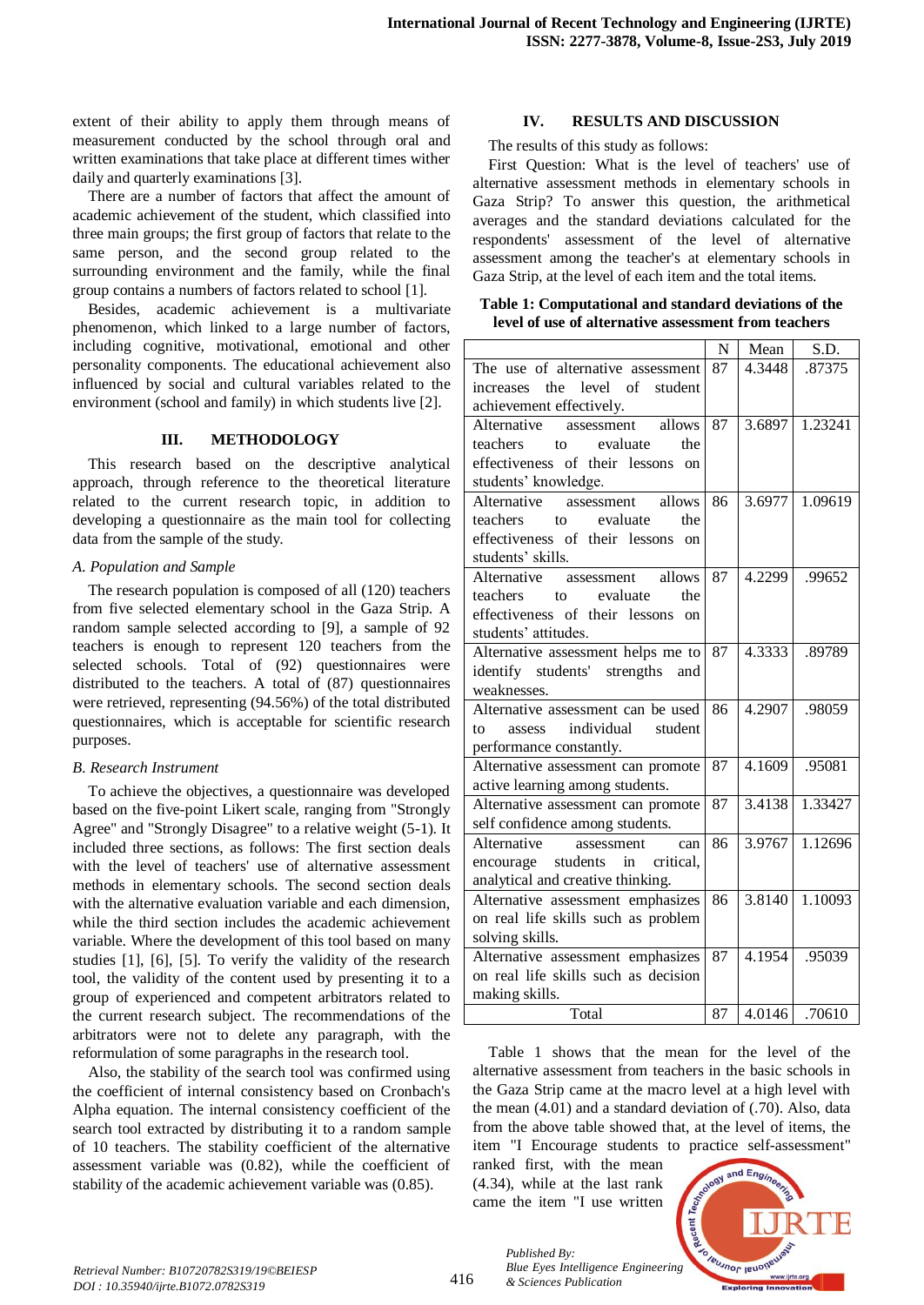#### **THE ISSUE OF ALTERNATIVE ASSESSMENT ON STUDENTS' ACHIEVEMENT FROM THE VIEWPOINTS OF TEACHERS' AT ELEMENTARY SCHOOLS IN GAZA**

tests to evaluate student performance" with mean (3.41). Second Question:

|                                                 | N  | Mean   | S.D.    |
|-------------------------------------------------|----|--------|---------|
| anxious<br><b>Students</b><br>have<br>are<br>to | 87 | 3.9425 | 1.16496 |
| distinguished<br>academic                       |    |        |         |
| achievement.                                    |    |        |         |
| Students have developed their                   | 87 | 4.0575 | 1.07136 |
| academic achievement                            |    |        |         |
| <b>Student</b><br>their<br>increase<br>can      | 86 | 3.9535 | 1.07273 |
| achievement<br>academic<br>all<br>in            |    |        |         |
| subjects.                                       |    |        |         |
| their<br><b>Students</b><br>improve<br>can      | 87 | 3.4535 | 1.24293 |
| knowledge from the lessons.                     |    |        |         |
| Students can improve their skills               | 87 | 4.1279 | 1.03806 |
| from the lessons.                               |    |        |         |
| their<br><b>Students</b><br>improve<br>can      | 86 | 4.2558 | 1.03112 |
| attitudes toward the lessons.                   |    |        |         |
| Students can think on their own                 | 87 | 4.1379 | 1.08019 |
| and become confident and active                 |    |        |         |
| learners.                                       |    |        |         |
| improved their<br>have<br><b>Students</b>       | 87 | 4.3023 | .92125  |
| analytical and creative<br>critical,            |    |        |         |
| thinking.                                       |    |        |         |
| improved<br>their<br><b>Students</b><br>have    | 86 | 4.0920 | 1.14762 |
| problem solving skills.                         |    |        |         |
| their<br>improved<br><b>Students</b><br>have    | 86 | 4.1279 | 1.03806 |
| decision making skills.                         |    |        |         |
| Total                                           | 87 | 4.0408 | .80517  |

**Table 2: Computational and standard deviations of the level of use of alternative assessment from teachers**

Table 2 shows that the mean for the level of the academic achievement from teachers in the basic schools in the Gaza Strip came at the macro level at a high level with the mean (4.04) and a standard deviation of (.80).

Third Question: What is the impact of the use of alternative assessment methods on the level of academic achievement of primary school students in the Gaza Strip?

Before applying the regression analysis to answer the second question, some tests were carried out to ensure the adequacy of the data for the regression analysis. It ascertained that there was no high correlation between the independent variables (multicollinearity) using Variance Inflation Factory (VIF) and tolerance test for each of the study variables. Taking into consideration that the VIF is not exceeded of the (10) value. Also, the tolerance test value is greater than 0.05, and the normal distribution is also calculated by calculating the skewness coefficient, considering that the data follow the natural distribution if the value of the torsion coefficient is close to 0. Table 3 shows the results of these tests.

**Table 3: Results of variance inflation factory, skewness coefficient, and tolerance test**

| Independent Variable   | VIF  | Tolerance | <b>Skewness</b> |
|------------------------|------|-----------|-----------------|
| Alternative Assessment | 1.00 | 0.967     | 0.619           |

From the above table, the data showed that the value of the VIF test is less than 10, and the tolerance test value is (1), which is greater than (0.05), this indicates that there is no high correlation between the independent variables (multicollinearity). Also, it ascertained that the data followed the natural distribution by calculating the skewness coefficient, where the value was close to (0) means less than (1), so it can said that there is no real problem with the normal distribution of the study data.

Besides, the validity of the model verified by using Analysis of Variance, and Table 4 shows the results.

**Table 4: Results of analysis of variance to verify the validity of the study model**

| Dependent    | Source     | $R^2$ | Sum of Squares |
|--------------|------------|-------|----------------|
| Variable     |            |       |                |
| Academic     | Regression | .619  | 44.904, 10.850 |
| Achievement  | Error      |       |                |
| Mean Squares |            | Sig   |                |
| 1.449        | 7.343      | .000  |                |
| 0.97         |            |       |                |

Table 4 shows the validity of the study model, in terms of the calculated value of F and its associated level of significance at the level of  $(\alpha \le 0.05)$ . The alternative assessment as a whole explains (61.9%) of the variance in the total dependent variable (academic achievement). This confirms the impact of the alternative assessment on the interpretation of academic achievement, and therefore we can answer the second question as follows.

**Table 5: Multiple regression analysis results to assess the effect of alternative assessment on academic achievement**

| Independent Variable          |        | Std. Error |
|-------------------------------|--------|------------|
| <b>Alternative Assessment</b> |        | 0.76       |
| Beta                          |        |            |
| በ 787                         | 11.753 |            |

The statistical results in Table 5, follow-up the values of (beta), and (t) show that the independent variable (alternative evaluation) has an impact on academic achievement, in terms of the beta coefficients of this variable as shown in the table, and in terms of the increase in the value of (t) at the level of significance ( $\alpha \leq 0.05$ ).

# **V. CONCLUSION**

# *A. Discuss the Results Related to the First Question*

The results of the first question showed that the mean for the level of the alternative assessment from teachers in the basic schools in the Gaza Strip came at the macro level at a high level with a mean (4.01). The researcher attributes this result to that alternative assessment provides teachers and students with feedback to use in reviewing their performance or similar work.

Also, the importance of this strategy lies in the teacher's knowledge of strengths and weaknesses in the performance

of students, and the measurement of the level of achievement and progress, which provides the teacher

*& Sciences Publication* 

*Published By:*